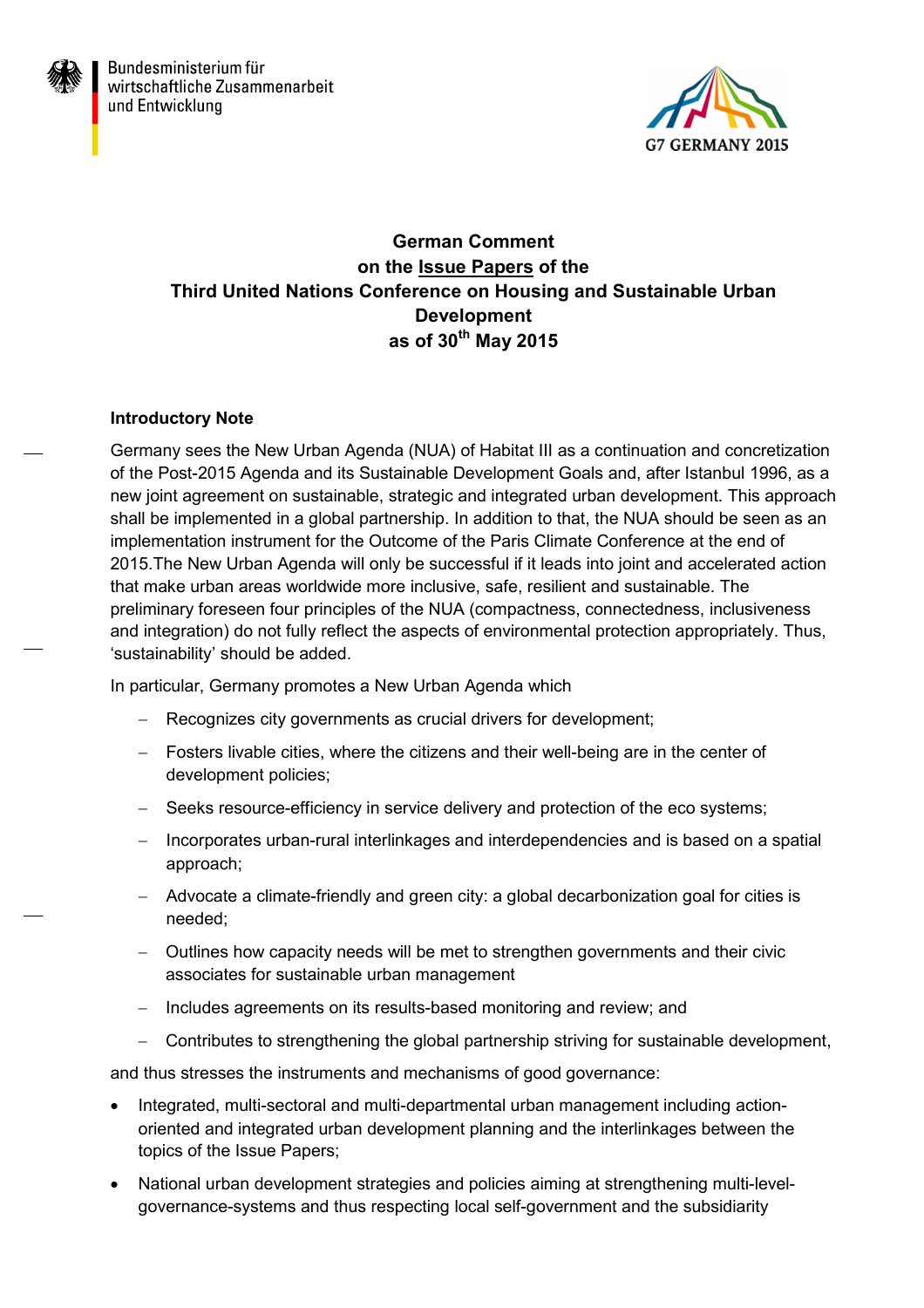principle taking also the relationship between cities and their surrounding regions in consideration;

• Cooperation in international and transnational networks being composed of nations, cities / regions and civil society groups.

The Issue Papers in general appropriately cover the wide range of current urban challenges. It will now be the task of the Policy Units to identify the capabilities needed and the means to enhance them and, as a result, to formulate appropriate policies to meet the challenges of a truly transformative urban agenda.

To this end a sector-based approach – still very much reflected in the Issue Papers – must be superseded by inclusive and integrated policies reflecting the "urban nexus" and the diversity and variety of urbanization. At the same time an orientation towards solutions is needed. The NUA should give guidance not on what is to be done, but on how it can be achieved

Germany takes the opportunity to comment on particular issues for consideration by the respective Policy Units:

#### **Issue 1: Inclusive Cities**

A further focus concerning this topic could be put on cities of different sizes and cities/regions in the developed world. Aspects like a shrinking population shall be taken into account as they are major challenges in many cities in this part of the world. Within the next twenty years this is forseen to be an issue as well in many cities that are still growing today.

#### **Issue 2: Migration and Refugees in Urban Areas**

Many important aspects of the topic are covered in the paper, however, the issues

- movements of migrant workers (circular migration),
- economic exchange between places of origin an host cities and
- the emergence of refugee cities

should also be addressed. The Policy Unit working on this issue should highlight the opportunities of migration for cities as well.

Furthermore, a link to Urban Governance and Urban and Spatial Planning and Design should be given to this paper. Economic incentives, usually set at national and implemented at local level, are important drivers of the successful integration of migrants and refugees. In order to further substantiate this policy priority for urban development, it is recommended to include the ILO into the circle of experts of the respective Policy Unit.

# **Issue 3: Safer Cities**

A further focus on the topic of urban poverty and deprived neighbourhoods would enhance the interlinkage between the topic of safer cities and inclusive cities.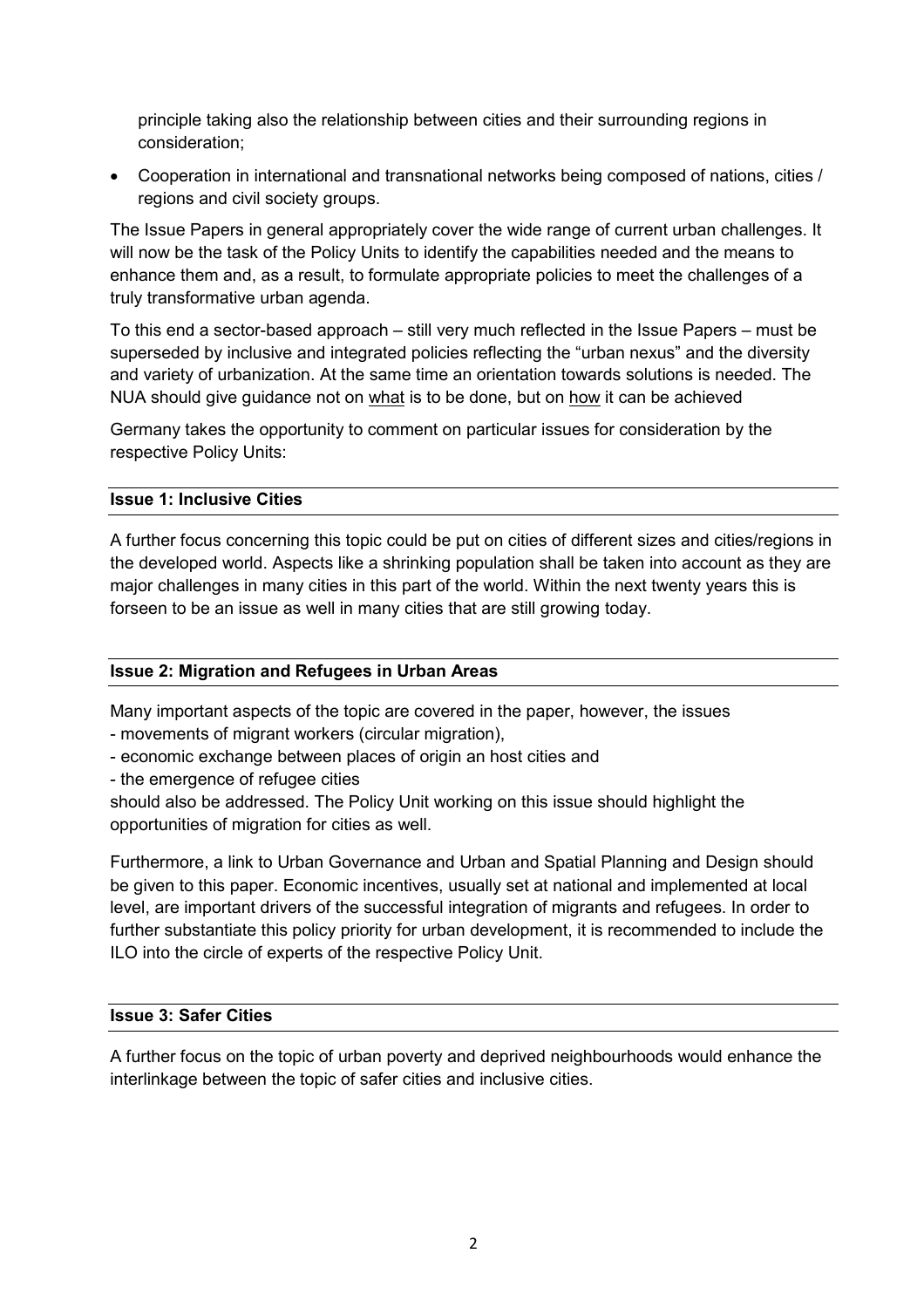## **Issue 5: Urban Rules and Legislation**

The identification and definition of essential legal frameworks to be considered should be provided in the New Urban Agenda, as many municipalities and national governments are struggling in setting these up. The complementary role of different levels of government should be considered in this regard. Reference should be made by the Policy Unit to rules and regulations for establishing inter-municipal and metropolitan authorities, as to address resourceefficient urban design, participatory governance and avoiding urban sprawl. In addition, aspects of regulating public-private partnerships should be addressed, as they can play an important role in the infrastructure provision, if well regulated.

In addition, a clear focus on universal legal instruments and mechanisms of civic engagement and public participation should be given to this paper, thus connecting it to other Issue Papers.

#### **Issue 6: Urban Governance**

In the well appreciated context of political and administrative decentralization, the importance of building capacities for fiscal decentralization and domestic resource mobilization should be underlined strongly. Decentralisation of governance should go hand in hand with fiscal decentralisation and fiscal redistribution, otherwise cities would not be able to sufficiently fulfil the tasks which they are responsible for. Regional variations should to be considered.

## **Issue 7: Municipal Finance**

It will be the task of the Policy Unit to further analyze the potential of bonds, user surcharges, public-private partnerships, and investment guarantee schemes for implementing the New Urban Agenda. The role of development funds, local banks, and the pooling of local financial resources should be considered in depth as well. The specific situation of secondary and smaller cities and towns regarding municipal finance should be considered.

# **Issue 10: Urban-Rural Linkages**

The Policy Unit could elaborate further on the role of fast growing small and medium sized towns with regard to access to services, to markets for agricultural produce and to employment opportunities. Hench, the perspective of the paper towards the message 'The future of the city is the region' should be broadened. Special emphasis should be placed on urban and regional green spaces and ecosystems. Surrounding peri-urban and rural towns alleviate pressure on larger cities and provide opportunities in rural areas especially in a setting such as Sub-Sahara Africa, where still about 70% of the population's livelihoods are rural, and a rush to the cities is expected. Urbanization goes along with a fundamental transformation of rural areas.

#### **Issue 11: Public Space**

In order to avoid a predominantly technical orientation the paper and work of the respective Policy Unit should embed the topic of public spaces more in the context of climate-adaptive and green cities, inclusive cities and well-governed cities.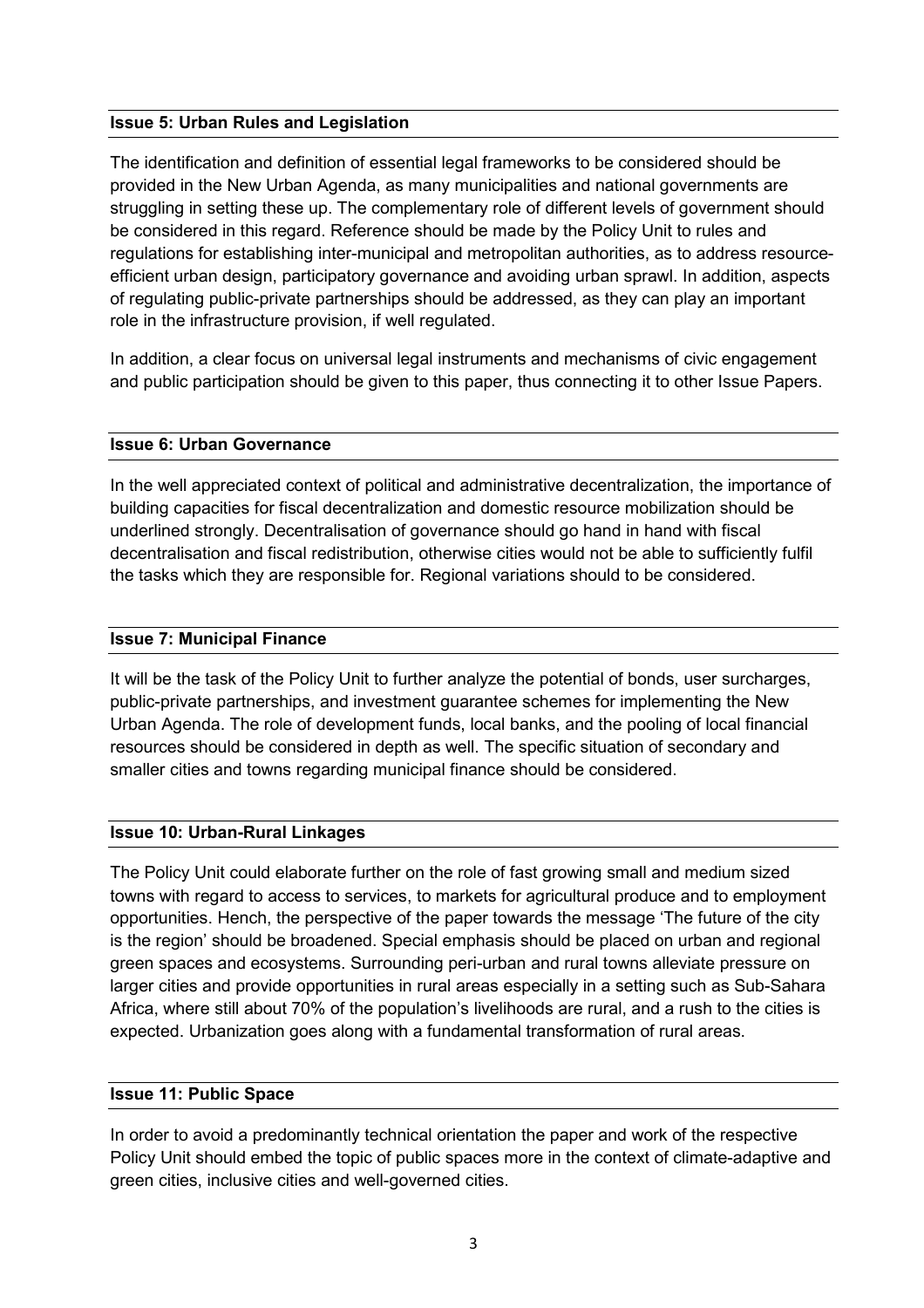### **Issues 12,13,14: Urban Economy**

Poverty and social imbalances (such as lack of access to health, water, education) are posing severe challenges to cities. Although some of these challenges are mentioned in the issue briefs, measures foreseen are mainly focusing on the support of business environment and employment promotion. It would be advisable to focus to a greater extent on what is necessary to include the poorest into development and to link measures for economic development and private sector development in cities to social projects and. This is also of particular importance for dealing with the large informal sector. Relevant areas might e.g. include start-up promotion, the fostering of social innovation or inclusive business models. Apart from that, taking into account the challenges and needs of the poor into urban development measures is crucial.

## **Issue 12: Local Economic Development**

The importance of inclusive and stable local financial systems (with focus on local banks and monetary financial institutions) with respective financial services (including insurance) to support bankable projects could be further elaborated in the policy unit. Without adequate and diverse financing mechanisms, economic growth and prosperity cannot be realized. Small, medium and micro enterprises are the biggest economic group in the economy generating the lion share of employment and income.Their central position and importance should be further underlined.

The notion of 'the city as integral part of its region' should be incorporated in order to underline that local economic development and thus competitive cities and surrounding regions are the two sides of the same coin. A possible additional focus should be given to aspects of 'Industry 4.0' (including fabrication laboratories) and the way local economic development might evolve on different path than we used to follow. That goes as well for the spatially relevant distribution of working places and jobs. A clear focus should be laid on developing strategic concepts that integrate environmental and economic necessities.

#### **Issue 15: Urban Resilience**

Looking at the importance of infrastructure for securing essential functions in an urban context, the importance of resilient critical infrastructures should be specifically mentioned, and the work of the different Policy Units aligned. A standalone resilience plan may not be appropriate in every context and should in any case be closely aligned with climate change planning.

The Policy Unit could make further reference on how urban finance needs to transform in order to support building resilience. In addition, so far no reference is made to risk transfer mechanisms like risk-pooling and insurance mechanisms which can play an important role.

#### **Issue 17: Cities and Climate Change and Disaster Risk Management**

Further discussions should have a stronger focus on the reduction of greenhouse gas emissions. The transition towards renewable energies and the improvements in energy efficiency shall be more clearly addressed in the Issue Papers. Finally, there seems to emerge a conflict between the need to build (highly) compact cities and the need to create urban green spaces. This aspect warrants further attention.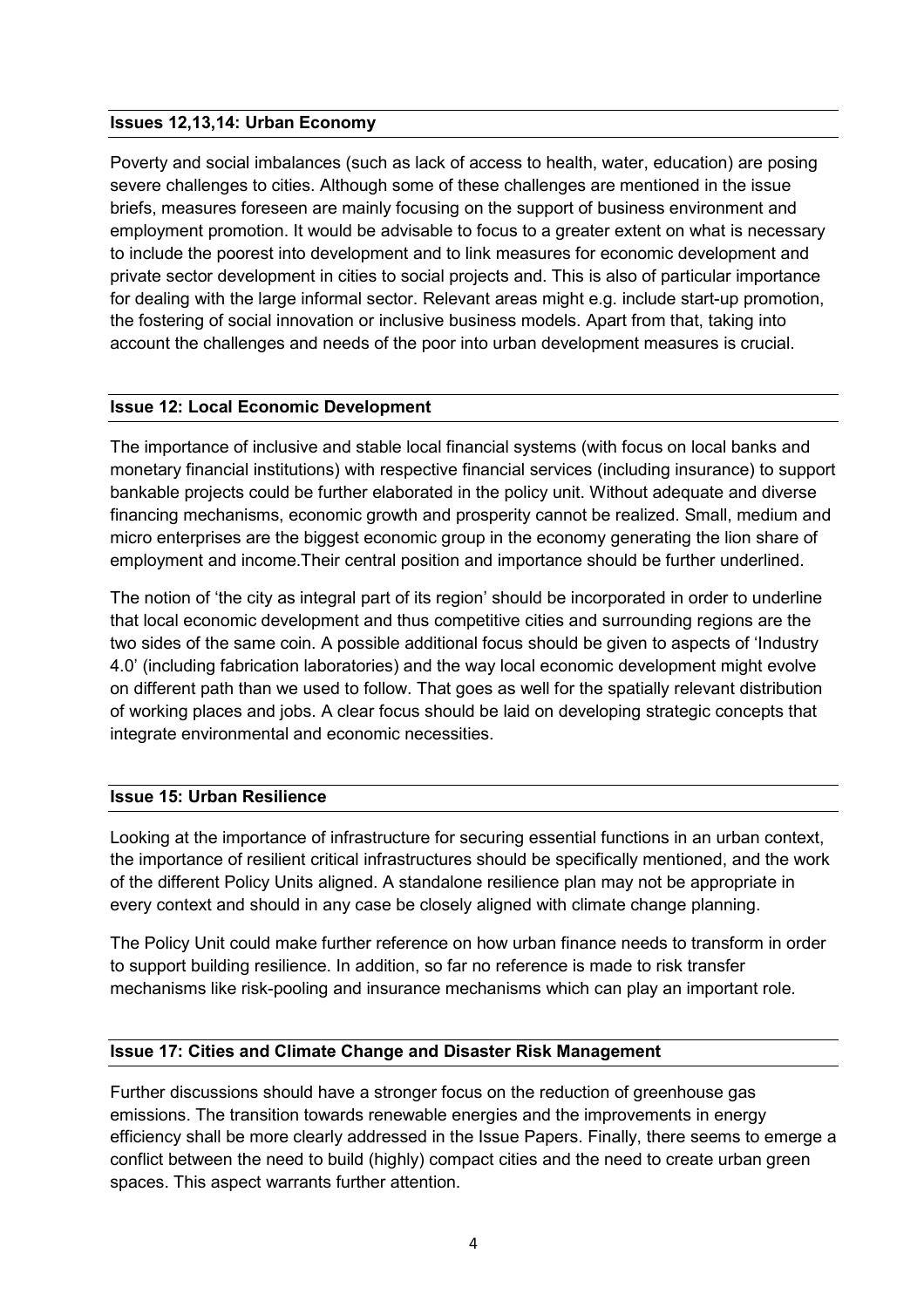From a German perspective, the definition of Disaster Risk Management (DRM) is a little more comprehensive: it should emphasize the role of risk transfer and continuous improvement in disaster preparedness, and stresses that effective DRM helps achieving the goal of sustainable development. Cities should not be looked at as isolated areas but as part of regions, and the connection with the surrounding sub-urban and rural areas needs to be fostered in order to improve DRM and Climate Change Action. Private and public investments are equally important when it comes to an integrated urban DRM and adaptation approach. This could be mentioned more clearly in the work of the Policy Units.

The paper emphasizes the projected rise of urban energy-related greenhouse gas emissions. In this regard the Policy Unit could make reference on how cities can contribute to countries' mitigation efforts and set their own goals in climate action.

## **Issue 18: Urban Infrastructure and Basic Services, Including Engergy**

More emphasis should be put on the fact that the majority of urban infrastructure worldwide is yet to be built. Once constructed, infrastructure has a long lifespan. Decisions we make today will shape our future development paths for decades to come. Options to meet future demands will have to be considered and well integrated into the urban design. The New Urban Agenda will be realized in a critical time, when there is still the opportunity to commence building the physical foundation for a compact, resource efficient, socially inclusive, access-oriented and resilient urbanization.

In order to manage urban development responsibly within our planet's finite natural resources, it is vital to develop integrated planning and coordination processes that overcome isolated sector approaches and initiatives. To this end, it is essential to develop inter-sectoral NEXUS solutions that identify synergies for increasing resource efficiency. Good approaches are emerging, particularly in the nexus between the water, energy and food industries, considering the efficient use and reuse of limited resources.

# **Issue 19: Transport and Mobility**

The paper covers the main challenges as well as the positive and negative impact of transport in cities. The policy unit should further elaborate on

- − The main universal principles for the design of policies and strategies for urban mobility, including different modes of transport;
- − The relevance of legislative frameworks for sustainable transport governance, coherent national urban transport policies including strong mandates for local and national stakeholders as well as supportive capacity-building programs;
- The creation of solid financing mechanisms for the investment in sustainable transport infrastructures and the provision of good-quality public transport services, carefully including appropriate incentives and subsidies;
- − More and enhanced effort on the upgrade of human as well as organizational capacities for implementing and managing sustainable urban transport, including accompanying measures and policies;
- The importance of strengthened international cooperation on sustainable transport to improve the access to technologies as well experiences, and to ensure mutual learning on system solutions.